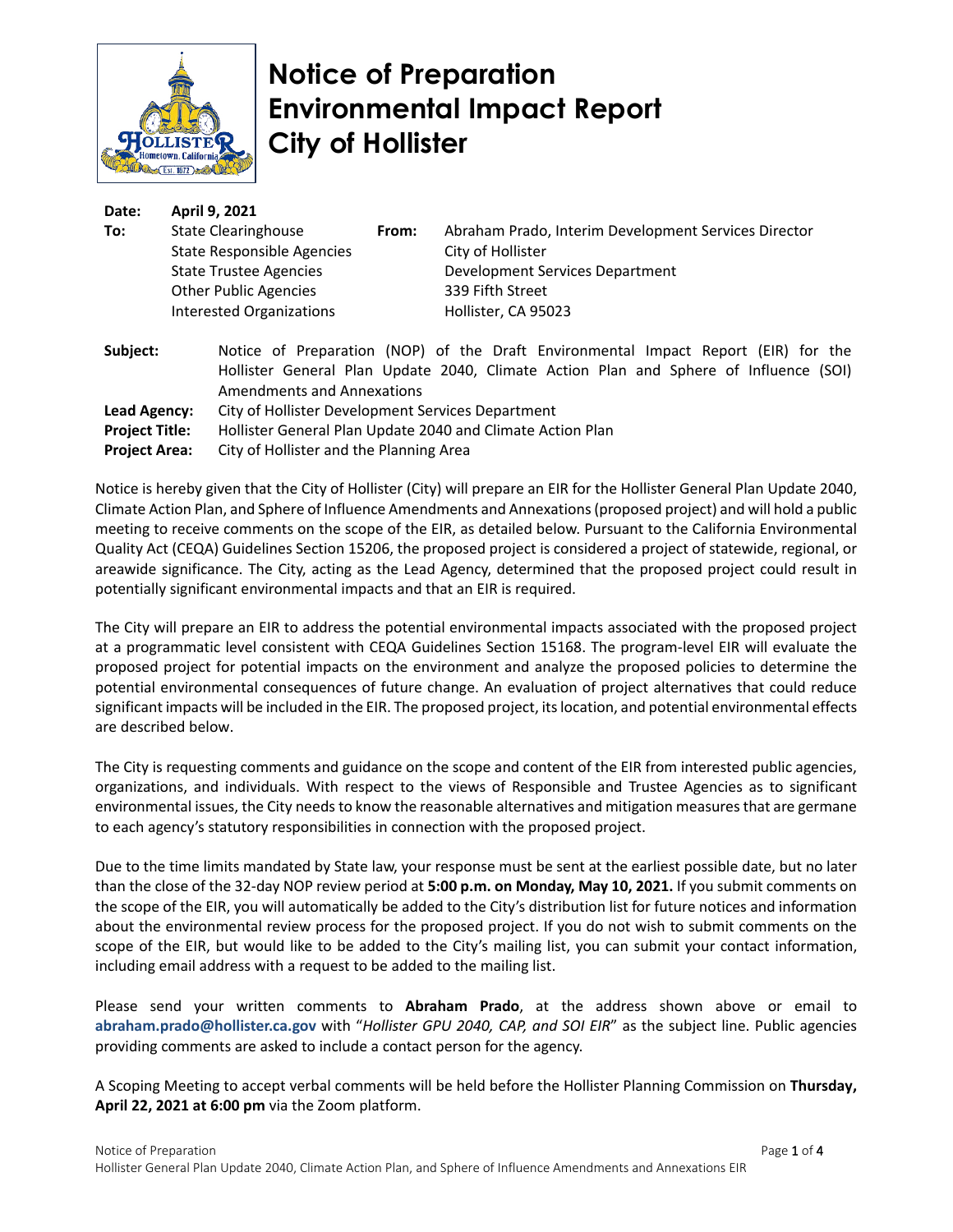#### **PROJECT LOCATION, DESCRIPTION, AND OBJECTIVES**

This section describes the location, project description, and overall objective of the proposed project. A copy of this NOP, information about the project, including relevant documents, information on upcoming meetings, and ways you can provide feedback can be viewed online at **https://hollister2040.org/**.

#### **Project Location**

The project encompasses the Hollister City Limits, Sphere of Influence (SOI), Urban Service Area, and Planning Area located in San Benito County, also referred to as the EIR Study Area. See Figures 1 and 2 for regional and study area maps.

### **Project Description and Objectives**

The project to be reviewed in the Draft EIR consists of three related yet distinct components:

- Adoption of the Hollister 2040 General Plan by the City of Hollister.
- Adoption of the Hollister Climate Action Plan by the City of Hollister.
- Potential amendment of the City of Hollister's Sphere of Influence and/or annexation of lands to the City of Hollister by the San Benito County Local Agency Formation Commission (LAFCO).

Often described as each jurisdiction's "constitution", general plans are required by State law to guide land use and development, typically within a 20-year horizon. General plans must be periodically updated to respond to new State laws, changing conditions, and emerging issues and opportunities. Hollister's existing General Plan was adopted in 2005, with a horizon year of 2023. Since the horizon year is approaching, the City is now updating its plan to extend the planning period to 2040. The Hollister General Plan Update will build off the current General Plan and provide a framework for land use, transportation, and conservation decisions through the year 2040. The proposed General Plan will direct future growth within the EIR Study Area and address the city's vulnerability to environmental challenges such as earthquakes, wildland fires, and other hazards identified in the proposed Local Hazard Mitigation Plan and Climate Action Plan to be completed concurrently with the General Plan Update. The General Plan is intended to respond to local and regional housing needs, foster economic growth and local job creation, enhance civic identity and placemaking, and protect sensitive natural resources. The proposed Climate Action Plan (CAP) will identify strategies and measures to reduce greenhouse gas emissions generated by existing and future uses in Hollister. The General Plan Update could potentially lead to Sphere of Influence amendments and annexations that would accommodate future housing sites and limited commercial development.

## **Environmental Review and Environmental Factors Potentially Affected**

The Draft EIR will determine whether implementation of the proposed project may result in environmental impacts that require mitigation measures to offset potential impacts. By incorporating implementation provisions (goals and policies) that focus on reducing environmental impacts, the proposed project can be made largely "self-mitigating", which reduces the need for separate EIR mitigation measures, improves the efficiency of implementation, and increases the likelihood that development within the study area will be environmentally sustainable. In accordance with CEQA, the cumulative impacts discussion will be based on review of other plans shaping development outside of the study area. CEQA requires that an EIR evaluate alternatives to a project that could reasonably attain the project objectives while reducing any significant impact of the project, as well as considering the "No Project" Alternative (i.e., what could happen if the project were not approved). The EIR will address the proposed project's potential impacts in the following environmental topics:

- 
- **Agricultural and Forestry Resources Greenhouse Gas Emissions Public Services**
- 
- 
- Cultural and Tribal Cultural Resources Land Use and Planning Utilities and Service Systems
- 
- 
- 
- Air Quality **No. 2012 Is a Recreation** Hazards and Hazardous Materials Parks and Recreation
- Biological Resources **The Example 2** Hydrology and Water Quality **Transportation** 
	-
	-
- Aesthetics Beaulty and Soils Population and Housing
	-
	-
	-
	-
- Energy Noise Noise Noise Noise Noise Wildfire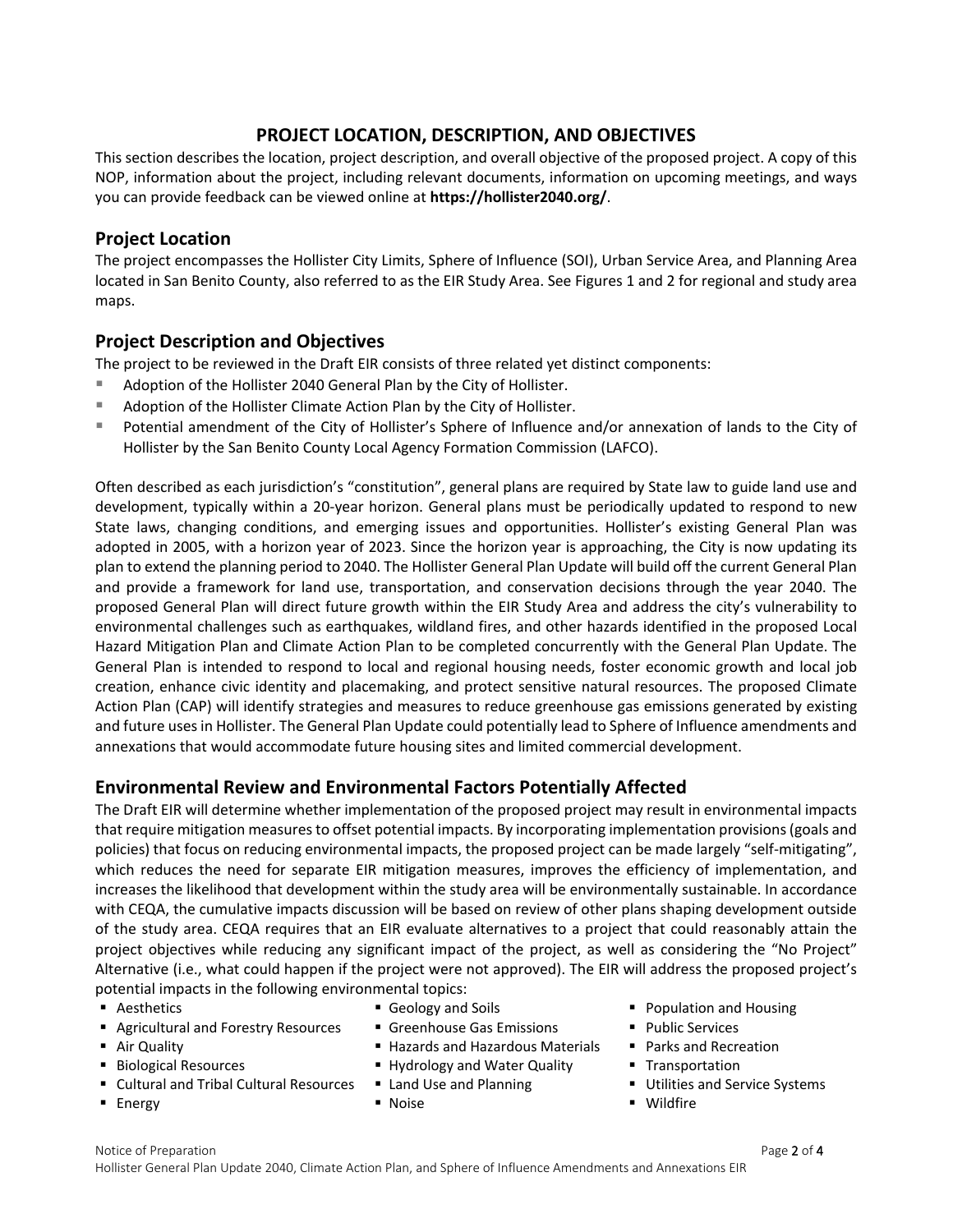Figure 1 Regional and Vicinity Map



Source: ESRI, 2020; PlaceWorks, 2020; San Benito County, 2020; USGS, 2019